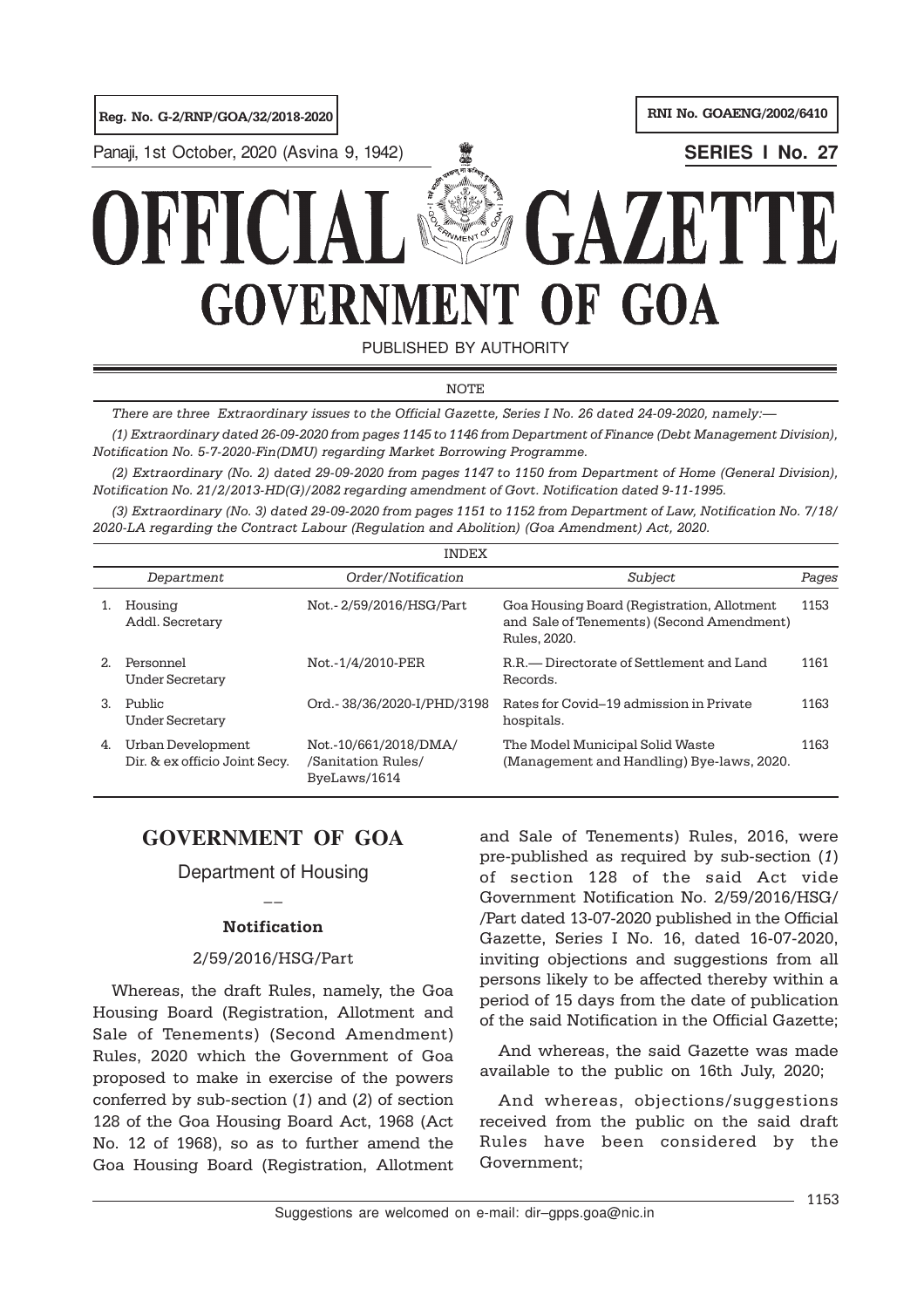Now, therefore, in exercise of the powers conferred by sub-section (1) and (2) of section 128 read with section 58 of the Goa Housing Board Act, 1968 (Act No. 12 of 1968), and all other powers enabling it in this behalf, the Government of Goa hereby makes the following rules, namely:—

1. Short title and commencement.— (1) These rules may be called the Goa Housing Board (Registration, Allotment and Sale of Tenements) (Second Amendment) Rules, 2020.

(2) They shall come into force on the date of their publication in the Official Gazette.

2. Amendment of rule 2.— In rule 2 of the Goa Housing Board (Registration, Allotment and Sale of Tenements) Rules, 2016 (hereinafter referred to as the "principal Rules"),—

 $(i)$  for clause  $(d)$ , the following clause shall be substituted, namely,—

"(d) "allottee" means an individual, institution, firm or a company to whom a tenement has been allotted;"

(ii) in clause (e), for the expression "Form II", the expression "Form II or Form II(A), as the case may be," shall be substituted;

 $(iii)$  after clause  $(g)$ , the following clause shall be inserted, namely:—

"(ga) "company" means 'company' as defined under the Companies Act, 2013 (Central Act 18 of 2013);"

 $(iv)$  in clause  $(j)$ , for the expression "Form II", the expression "Form II or Form II(A), as the case may be," shall be substituted;

 $(v)$  after clause  $(i)$ , the following clause shall be inserted, namely:—

"(ja) "e-auction" means auction which is conducted by using web-based software whereby the applicant submit price bids through online bidding event;"

(*vi*) after clause  $(n)$ , the following clause shall be inserted, namely:—

"(na) "firm" means Partnership firm registered under the Indian Partnership Act, 1932 (Central Act 9 of 1932);"

(vii) after clause (s), the following clause shall be inserted, namely:—

"(sa) "institution" means an institution established for public purpose and registered under the Societies Registration Act, 1860 (Act 21 of 1860) or under the Goa Co-operative Societies Act, 2001 (Act 36 of 2001);"

(*viii*) after clause  $(t)$ , the following clauses shall be inserted, namely:—

"(ta) "local" means a person who is eligible to make application under sub-rule (1) of rule 6 of these Rules, and residing within the jurisdiction of Panchayat/Municipality/Corporation of the City of Panaji, for atleast last 10 years or whose parents have been resident of such Panchayat/Municipality/ /Corporation for the last 10 years on the date of making application for tenement situated within the jurisdiction of such Panchayat/Municipality/Corporation;

(tb) "offline application" means an application form submitted manually;

(tc) "online application" means an application form filled and submitted through electronic mode;".

3. Amendment of rule 3.— For rule 3 of the principal Rules, the following rule shall be substituted, namely:—

"3. Disposal of tenements.— (1) The disposal of tenements shall be on sale (either by open auction or e-auction or a lot) or by any such manner as specified by the Board from time to time, with prior approval of the Government:

Provided that, the tenements to be used for commercial purpose shall be disposed only on outright sale under e-auction: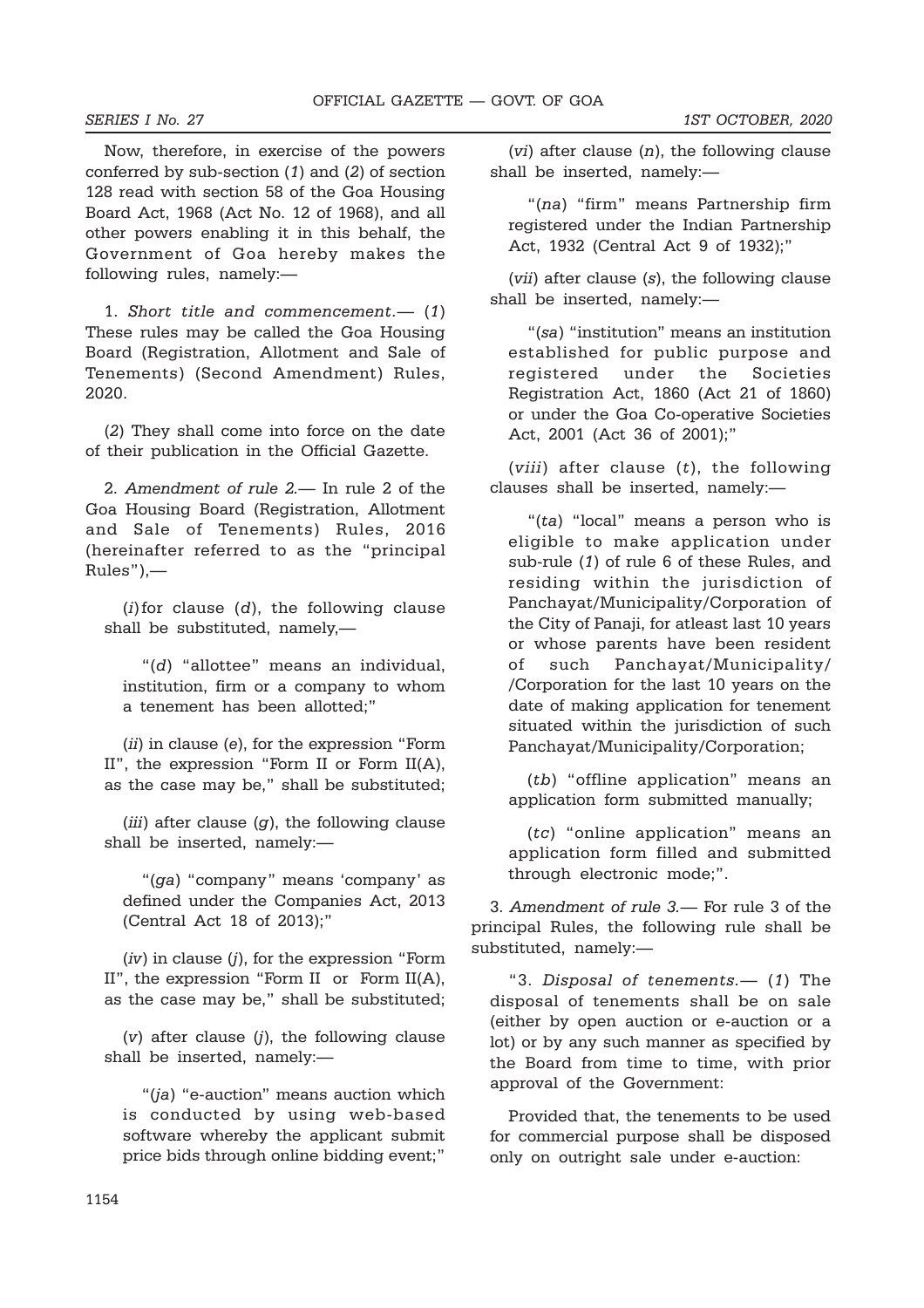Provided further that, the Government may direct the Board to allot the tenement/s to any eligible institution in public interest or to itself. The Board shall accept offline applications in such cases.

(2) The Board shall give approval for the disposal of tenements ordinarily through e-auction after which the procedure for such e-auction shall be undertaken. In case the tenements remain unsold in first round, then the Board shall undertake second round of e-auction in respect of such tenements remaining unsold. All those tenements remaining unsold in first two rounds shall be sold to any resident of Goa who has been resident of Goa for last 30 years on the date of making an application for tenement and capable of paying consideration on sale of such tenement. The Board shall determine the procedure for e-auction and other documents required for the purpose.".

4. Amendment of rule 5.— In rule 5 of the principal Rules, for the expression "financial institutions, as the case may be", the expression "financial institutions or by obtaining advance from the prospective purchasee" shall be substituted.

5. Amendment of rule 6.— In rule 6 of the principal Rules,—

 $(i)$  for sub-rules  $(1)$  and  $(2)$ , the following sub-rules shall be substituted, namely:—

"(1) The applicant must be a citizen of India or an Overseas Citizen of India, and must have been,—

(a) born in Goa on or before 19th December, 1961, or,

(b) born of a parent who resided in Goa on or before 19th December, 1961, or,

(c) born in Goa and a resident of State of Goa continuously for the last thirty years, or,

(d) resident of State of Goa for the last thirty years, or,

(e) born in Goa of parents who have been residents of the State of Goa for the last thirty years, on the date of making application for the tenement:

Provided that where the applicant is an Overseas Citizen of India, he shall obtain clearance of competent regulatory authorities prior to making the application.

Explanation.— The expression "citizen of India or an Overseas Citizen of India", shall have the same meaning as assigned to them under the provisions of the Citizenship Act, 1955 (Act 57 of 1955);

(2) Tenements to be used for residential purpose shall not be allotted to any institution, society, firm or company. They may apply for a tenement to be used for commercial purpose, with a valid registration certificate issued by the competent authority, five years prior to the date of making of an application in Form-II(A). Only one such application from each such entity shall be entertained.

(3) The applicant applying for a tenement to be used for residential purpose shall not own a residential tenement or a residential plot already allotted by the Board in his name or in the name of his family purchased within 30 years immediately prior to the date of application anywhere in the State of Goa and an affidavit to this effect shall be produced in Form-I hereto.

Whenever, an individual, society, firm or company is applying for a tenement to be used for commercial purpose, he/ /or it shall not own a commercial tenement already allotted by the Board in his or its name or in the name of his family and purchased by him or it within 30 years immediately prior to the date of application anywhere in the State of Goa and an affidavit to this effect shall be produced in Form-I(A) hereto.".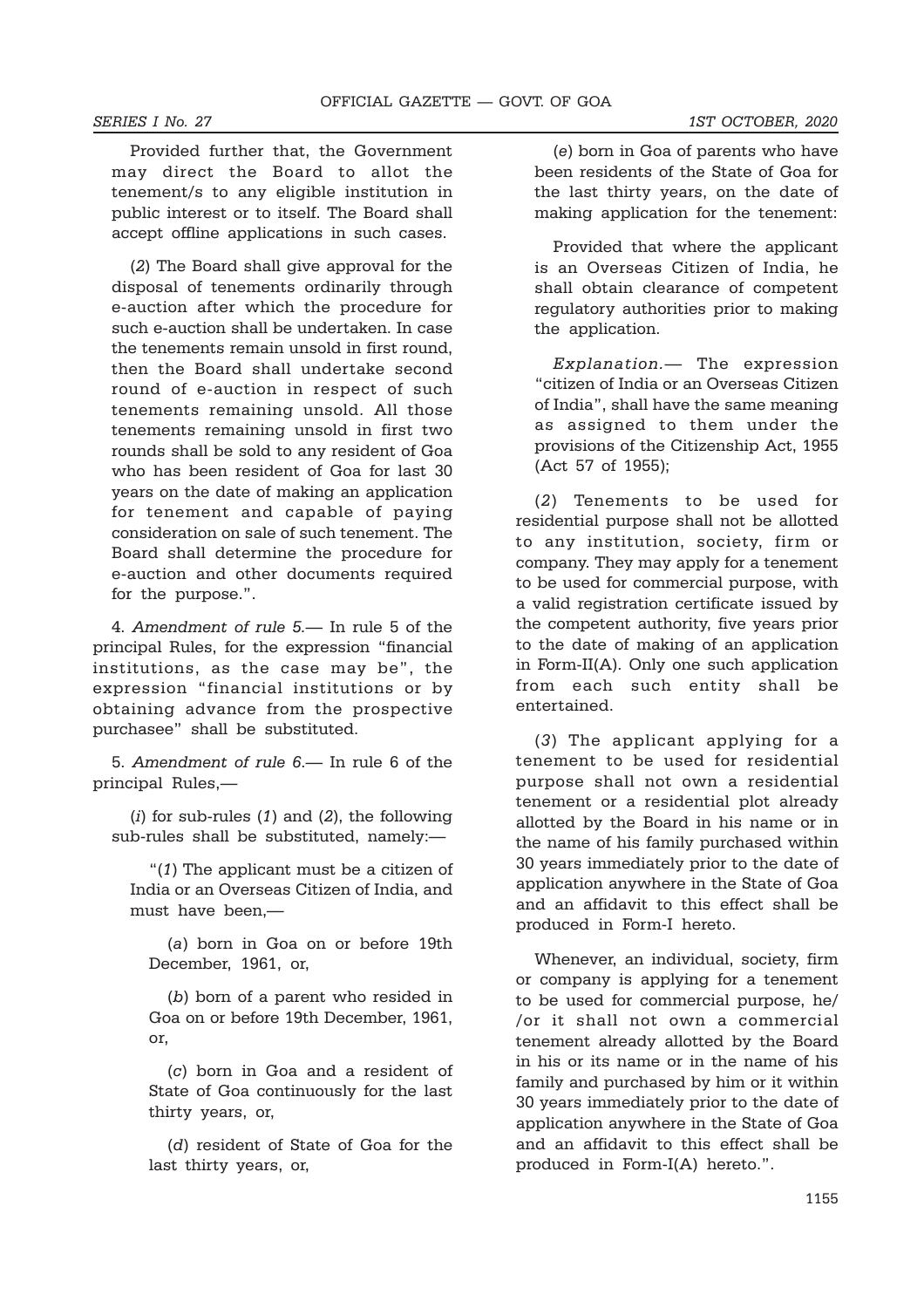$(ii)$  existing sub-rules  $(3)$  and  $(4)$  shall be re-numbered as sub-rules (4) and (5).

6. Amendment of rule 8.— In rule 8 of the principal Rules,—

(i) for the words "tenements" and "under lot", wherever they occur, the words "residential tenements" and the expression "under e-auction or under lot, as the case may be", respectively, shall be substituted;

(*ii*) in clause (*f*), for the figure "1%", the figure "5%", shall be substituted;

(*iii*) after clause  $(f)$ , the following clause shall be inserted, namely:—

"(g) Local ………… 30%".

7. Amendment of rule 10.— In rule 10 of the principal Rules,—

(i) for sub-rule (1), the following sub-rule shall be substituted, namely:—

"(1) The applicant shall apply in Form II or Form  $II(A)$ , as the case may be, hereto in pursuance of notice issued under rule 9 and make payment of non- -refundable registration fees fixed by the Board from time to time, as administrative charges."

(*ii*) in sub-rule  $(3)$ ,—

(a) for the words "under lot", the expression "under e-auction or under lot, as the case may be" shall be substituted;

(b) for the figures "15%", the figures "5%" shall be substituted;

(*iii*) in sub-rule  $(4)$ ,—

(a) for the words "auction category", wherever they occur, the expression "e- -auction or auction category, as the case may be", shall be substituted;

(b) for the figures "15%", the figures "5%", shall be substituted;

 $(iv)$  for sub-rule  $(5)$ , the following sub--rule shall be substituted, namely:—

"(5) The Board shall carry out transactions through payment gateway or demand draft or any other cashless mode of online payment."

 $(v)$  in sub-rule  $(7)$ , the words "only after the scheme is closed" shall be omitted.

8. Amendment of rule 12.— In rule 12 of the principal Rules,—

 $(i)$  for sub-rule  $(1)$ , the following sub-rule shall be substituted, namely:—

"(1) Every online application shall be generated with a computerized serial number. Every offline application shall be given a serial number which shall be entered in the register."

(ii) for sub-rule (2), the following sub- -rule shall be substituted, namely:—

"(2) The draw shall be held within 10 days after the expiry of the last date of registration."

 $(iii)$  in sub-rule  $(6)$ , for the figure "15%", the figure "5%", shall be substituted;

(iv) in sub-rule (8), for the words "An online draw for the allotment", the words "Draw for the allotment" shall be substituted.

9. Amendment of rule 13.— In rule 13 of the principal Rules, for sub-rule (3), the following sub-rule shall be substituted, namely:—

"(3) The allottee shall pay the full consideration of the tenement allotted within a period of 60 days of receipt of the order of allotment failing which the order of allotment of tenement shall stand cancelled without any further notice and 5% of the initial deposit of the applicant shall be forfeited to the Board and the balance amount shall be refunded to the applicant without any interest: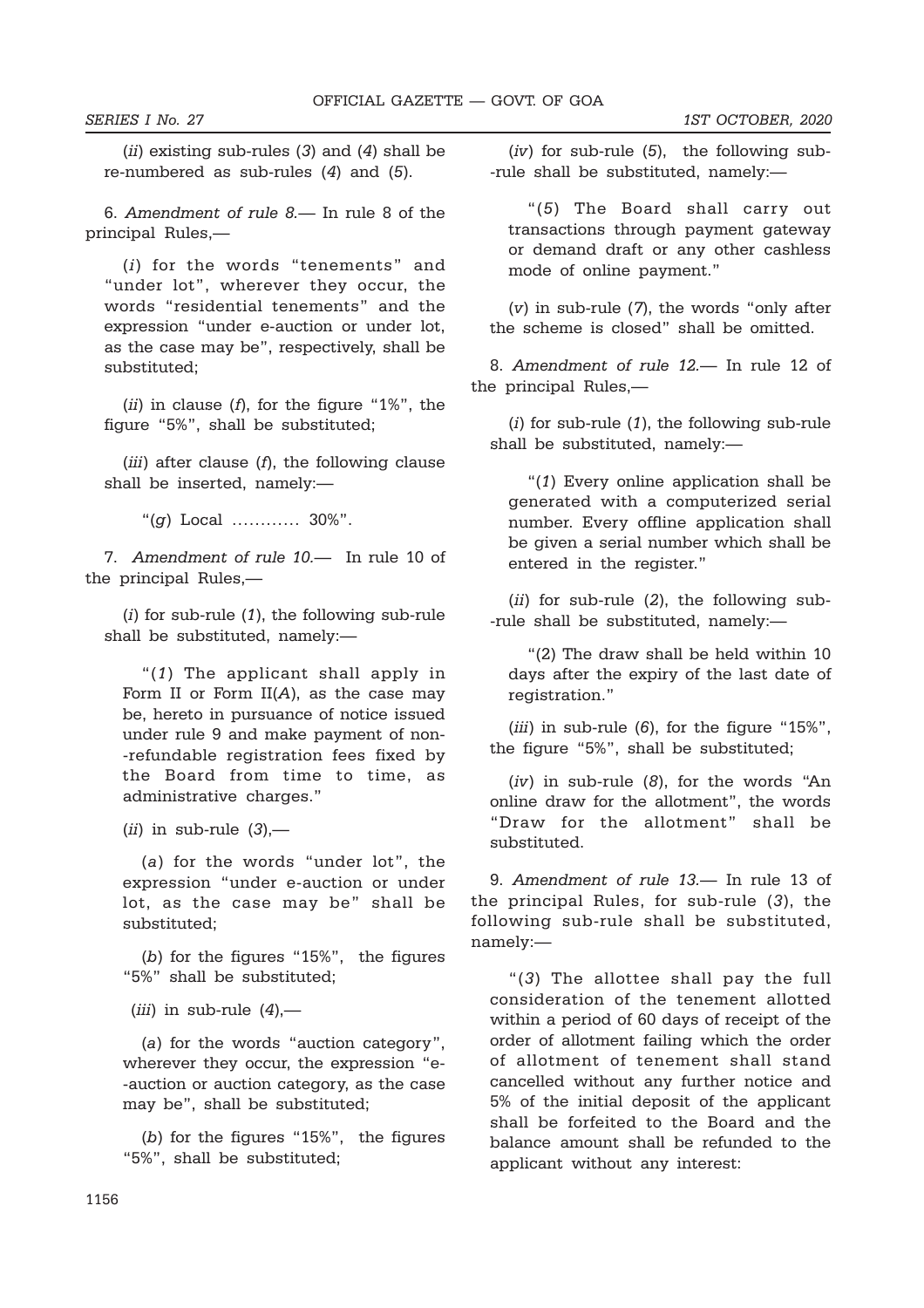Provided that before the expiry of the said period, if an application is made to the Managing Director of the Board for extension of time for making payment by stating reasons for non-payment, the Managing Director may extend the said period by 25 days for payment of full consideration subject to payment of penal interest of 2% on the entire amount and may further extend by another 25 days by charging 5% penal interest on entire amount. No further extension shall be granted beyond 110 days and the tenement shall revert to the Board forfeiting 5% of the initial deposit and the balance amount shall be refunded to the applicant without any interest.".

10. Amendment of rule 14.— In rule 14 of the principal Rules,—

(i) for sub-rule (1), the following sub-rule shall be substituted, namely:—

"(1) Every online application shall be generated with a computerized serial number. Every offline application shall be given a serial number which shall be entered in the register.".

(ii) for sub-rule (2), the following sub- -rule shall be substituted, namely:—

"(2) The Allotment Committee shall scrutinize all the applications within 20 days after the expiry of the last date for submission of application and the list of the applicants who are eligible to participate in the auction shall be displayed. If any applicant is found to be ineligible, his application shall be liable for rejection and 5% initial deposit shall be forfeited to the Board and the balance amount shall be refunded to the applicant without any interest.".

(*iii*) for sub-rule  $(3)$ , the following sub--rule shall be substituted, namely:—

"(3) An auction or e-auction shall be held amongst eligible applicants in the presence of Managing Director and Housing Engineer and Chief Accounts Officer of the Board at the place, date and time fixed by the Managing Director and the plan showing tenement number, area, etc. shall be displayed at the place of auction.".

11. Amendment of rule 15.— In rule 15 of the principal Rules, for sub-rule (1), the following sub-rule shall be substituted, namely:—

"(1) The highest bidder shall be declared as successful and order of allotment shall be issued in Form III hereto to the successful bidder of a tenement. The allottee shall pay the full consideration of the tenement allotted within a period of 60 days of receipt of the order of allotment failing which order shall stand cancelled without any further notice and 5% of the initial deposit of the applicant shall be forfeited to the Board and the balance amount shall be refunded to the applicant without any interest:

Provided that before the expiry of the said period of 60 days, if an application is made to the Managing Director for extension of time for making payment by stating reasons for non-payment, the Managing Director may extend the said period by 25 days for payment of full consideration subject to payment of penal interest of 2% on the entire amount and may further extend by another 25 days by charging 5% penal interest on entire amount. No further extension shall be granted beyond 110 days and the tenement shall revert to the Board forfeiting 5% of the initial deposit and the balance amount shall be refunded to the applicant without any interest.".

12. Amendment of rule 17.— In rule 17 of the principal Rules, after the expression "law in force.", the expression "A penalty at the rate of 5% on the total consideration of tenement shall be levied on such allottee." shall be added at the end.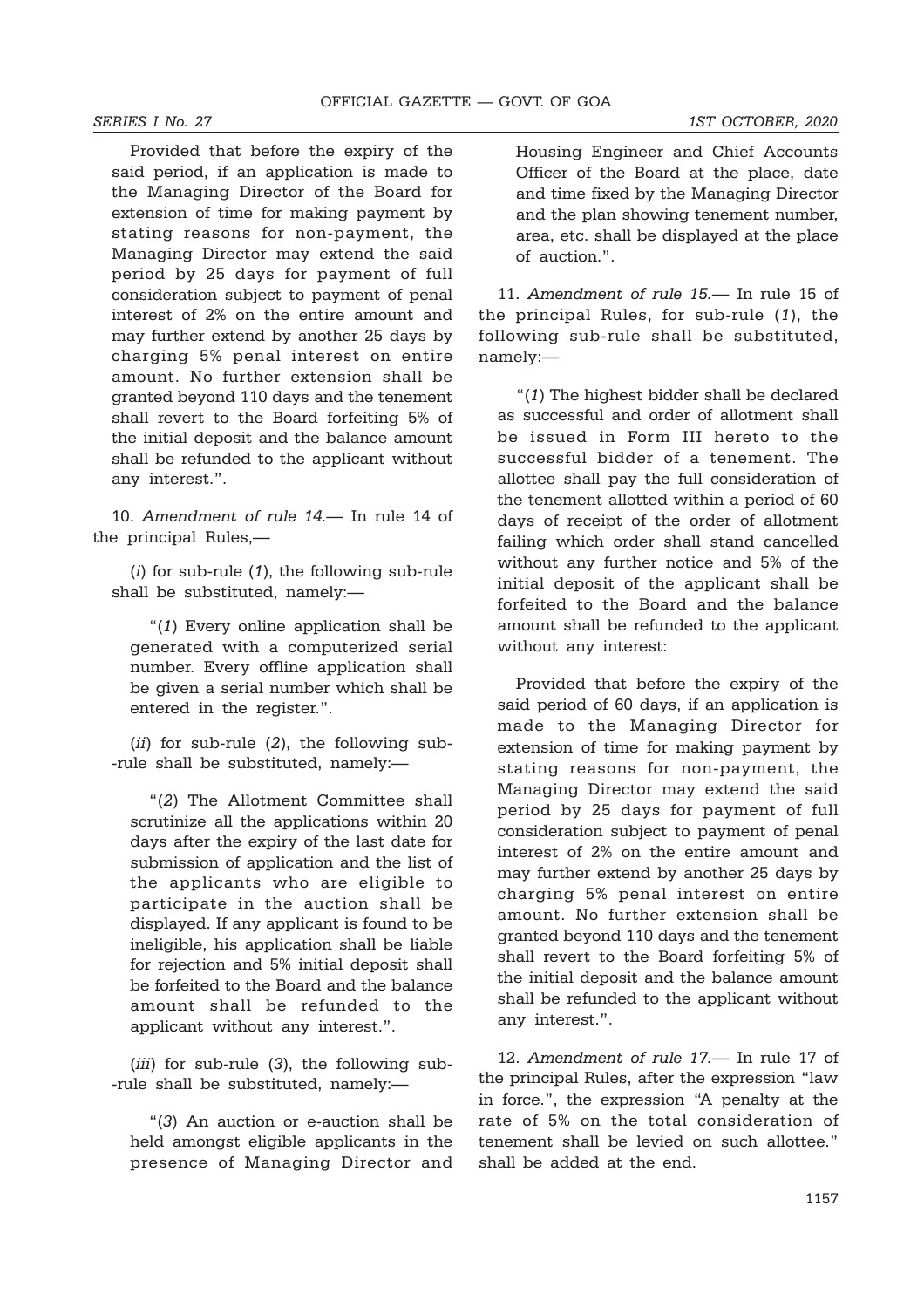13. Amendment of FORM-I.- For Form-I appended to the principal Rules, the following Form–I shall be substituted, namely:—

#### "FORM-I

(Note: To be executed before a Competent Authority on a non-judicial stamp paper as per denomination prescribed in the Indian Stamp Act and submitted in original).

## AFFIDAVIT

### $[See rule 6(3)]$

| I, Shri/Smt./Kum. |                                     | Son/       |
|-------------------|-------------------------------------|------------|
| /Wife/Daughter of |                                     | $r/\sigma$ |
|                   |                                     | age        |
|                   | do hereby solemnly affirm and state |            |

as under:—

(1) That I have applied for allotment of a tenement at  $\hfill\text{from the Goa}\xspace$ Housing Board under General/Auction/Reserved Category of

(2) That neither myself nor any other member of my family own a residential/commercial plot of land or residential/commercial tenement of the Housing Board purchased within 30 years immediately prior to the date of application anywhere in the State of Goa as on date.

(3) I have satisfied myself that I fulfil the conditions laid down in Goa Housing Board Act, 1968 (Act No. 12 of 1968) and the rules framed thereunder and the terms and conditions stipulated in the scheme formulated by the Board in this regard.

(4) I have read the provisions mentioned in clause (3) above and agree to abide by the same.

I further affirm that what is stated hereinbefore is true to my own knowledge and belief and I know that to make a false affidavit is an offence.

#### Deponent

#### VERIFICATION

Verified at \_\_\_\_\_\_\_\_\_\_\_\_\_\_\_\_\_\_\_\_\_\_\_\_, this the day of \_\_\_\_\_\_\_\_\_\_, \_\_\_\_\_\_ that the content in this affidavit is true and correct to the best of my knowledge and belief. No part of this affidavit is wrong and nothing material has been concealed therefrom.

#### Deponent.".

14. Insertion of new Form.— After Form-I appended to the principal Rules, the following Form-I(A) shall be inserted, namely,—

### " $FORM - I(A)$

(Note: To be executed before a Competent Authority on a non-judicial stamp paper as per denomination prescribed in the Indian Stamp Act and submitted in original)

### AFFIDAVIT [See rule 6(3)]

I, Shri/Smt./Kum. authorized representative of M/s \_\_\_\_\_\_\_\_\_\_\_\_\_\_\_\_\_\_\_\_by virtue of  $\qquad \qquad$ , having registered office at \_\_\_\_\_\_\_\_\_\_\_\_\_\_\_\_\_\_\_\_\_\_\_\_\_\_\_\_\_\_\_, do hereby solemnly affirm and state as under:—

| $(1)$ That M/s                                | has applied |
|-----------------------------------------------|-------------|
| for allotment of a tenement at                | from        |
| the Goa Housing Board under Auction Category. |             |

 $(2)$  That  $M/s$  does not own a commercial plot of land or commercial tenement of the Housing Board purchased within 30 years immediately prior to the date of application anywhere in the State of Goa as on date.

(3) I have satisfied myself that  $M/s$ fulfils the conditions laid down in Goa Housing Board Act, 1968 (Act No. 12 of 1968) and the rules framed thereunder and the terms and conditions stipulated in the scheme formulated by the Board in this regard.

(4) I have read the provisions mentioned in clause (3) above and agree to abide by the same.

I further affirm that what is stated hereinbefore is true to my own knowledge and belief and I know that to make a false affidavit is an offence.

Deponent

#### VERIFICATION

Verified at \_\_\_\_\_\_\_\_\_\_\_\_\_\_\_\_\_\_\_\_\_\_\_\_, this the day of \_\_\_\_\_\_\_\_\_, \_\_\_\_\_\_ that the content in this affidavit is true and correct to the best of my knowledge and belief. No part of this affidavit is wrong and nothing material has been concealed therefrom.

#### Deponent.".

15. Amendment of Form-II.- For Form-II appended to the principal Rules, the following Form–II shall be substituted, namely:—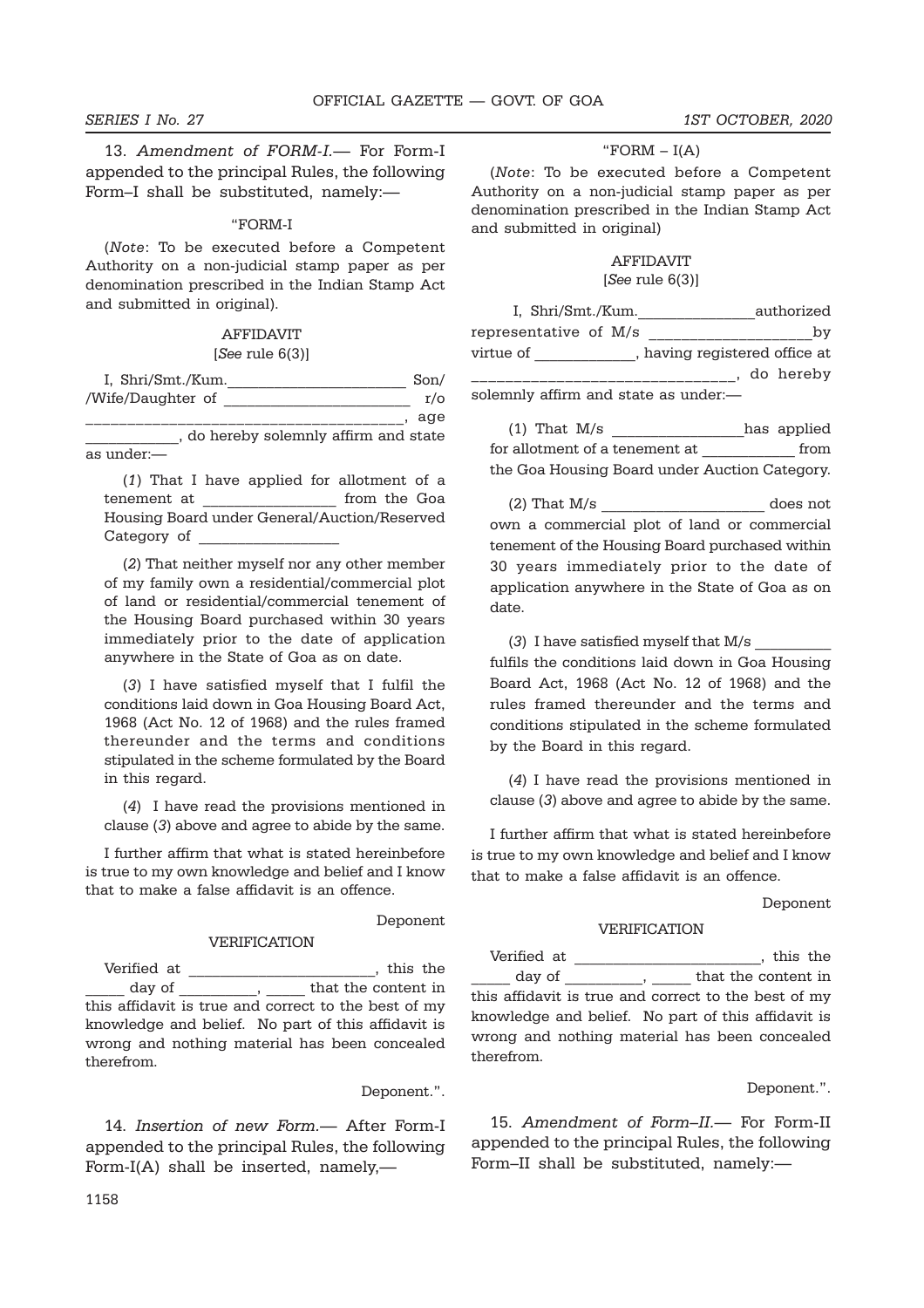SERIES I No. 27 1ST OCTOBER, 2020

| "FORM - II                                                                                                                           |                                        |  |  |
|--------------------------------------------------------------------------------------------------------------------------------------|----------------------------------------|--|--|
| Form of application for registration of<br>residential tenement                                                                      | Affix latest                           |  |  |
| [See rule (10)1]                                                                                                                     | passport<br>size<br>photograph<br>here |  |  |
| 1. Applicant's full name:                                                                                                            |                                        |  |  |
| First Name Middle Name                                                                                                               | Surname                                |  |  |
| 2. Father's/Husband's name:                                                                                                          |                                        |  |  |
| First Name Middle Name Surname                                                                                                       |                                        |  |  |
| 3.(a) Permanent Address:____________________                                                                                         |                                        |  |  |
| Pin Code                                                                                                                             |                                        |  |  |
| (b) Present Address for correspondence:<br>Pin Code                                                                                  |                                        |  |  |
| (c) Locality to which application relates:                                                                                           |                                        |  |  |
| (d) Phone No. (Res.)__________ Mobile No._______<br>E-Mail if any                                                                    |                                        |  |  |
| (e) Bank Details:                                                                                                                    |                                        |  |  |
| Name of the Bank and Branch __________                                                                                               |                                        |  |  |
| Account Number ____________ IFSC ________<br>MICR                                                                                    |                                        |  |  |
| 4. Period of residency of the applicant in the<br>State of Goa:                                                                      |                                        |  |  |
| 5. Period of residency of the Parent (if applicable):                                                                                |                                        |  |  |
| (Residence certificate from the competent<br>authority of the applicant or his/her Parents)                                          |                                        |  |  |
| 6. Date of Birth (Birth certificate to be attached):                                                                                 |                                        |  |  |
| 7. AADHAR (UID) No. if                                                                                                               |                                        |  |  |
|                                                                                                                                      |                                        |  |  |
| 9. Occupation:                                                                                                                       |                                        |  |  |
| (a) Name of the Establishment/office with                                                                                            |                                        |  |  |
| (b) Present pay including allowances                                                                                                 |                                        |  |  |
| (c) Family annual income of the applicant for<br>the preceding financial year (Certificate<br>from the competent authority alongwith |                                        |  |  |

supporting documents required under rules

to be enclosed) \_\_\_\_\_\_\_\_\_\_\_\_\_\_\_\_\_\_\_\_\_\_\_\_

| (d) Details of family (Name, Relation with |  |
|--------------------------------------------|--|
| applicant, occupation and income) to be    |  |
| attached, separately.                      |  |

- 10. Category for which applied (whether Reserved or General, if reserved certificate in proof to be enclosed from the competent authority)
- 11. Income group to which the applicant belongs:

 $\_$  , and the set of the set of the set of the set of the set of the set of the set of the set of the set of the set of the set of the set of the set of the set of the set of the set of the set of the set of the set of th

\_\_\_\_\_\_\_\_\_\_\_\_\_\_\_\_\_\_\_\_\_\_\_\_\_\_\_\_\_\_\_\_\_\_\_\_\_\_\_\_

2. Amount of deposit:- Rs. \_\_\_\_\_\_\_\_\_\_\_\_\_\_ paid through (Credit/Debit card, RTGS, NEFT, demand draft, etc.) \_\_\_\_\_\_\_\_\_\_\_dated \_\_\_\_\_\_\_\_

I solemnly affirm and state that:—

(a) I have satisfied myself that I fulfil the conditions laid down in the Goa Housing Board Act, 1968 (Act No. 12 of 1968) and the rules framed there under and the terms and conditions stipulated in the Scheme formulated by the Board in this regard and agree to abide the same.

(b) The statements made above are true to the best of my knowledge and belief.

 $(c)$  (i) I hereby give an Undertaking that I agree to abide to the procedure of drawal of lot for selecting the eligible applicant for the allotment of tenement and I shall submit self-attested copies of the mandatory documents including the original Affidavit indicated in Form I to the Board before the date of scrutiny for allotment of tenement under lot, failing which, my application shall be liable for rejection and 5% of initial deposit shall be forfeited to the Board and the balance amount to be refunded without any interest.

(*ii*) I hereby give an Undertaking that I agree to abide to the procedure of auction and shall submit self-attested copies of the mandatory documents before the date of scrutiny to participate in auction proceedings, failing which, my application shall be liable for rejection and 5% of initial deposit shall be forfeited to the Board and the balance amount to be refunded without any interest.

Dated:

#### (Applicant's signature)".

16. Insertion of new Form.— After Form-II appended to the principal Rules, the following Form-II(A) shall be inserted, namely,—